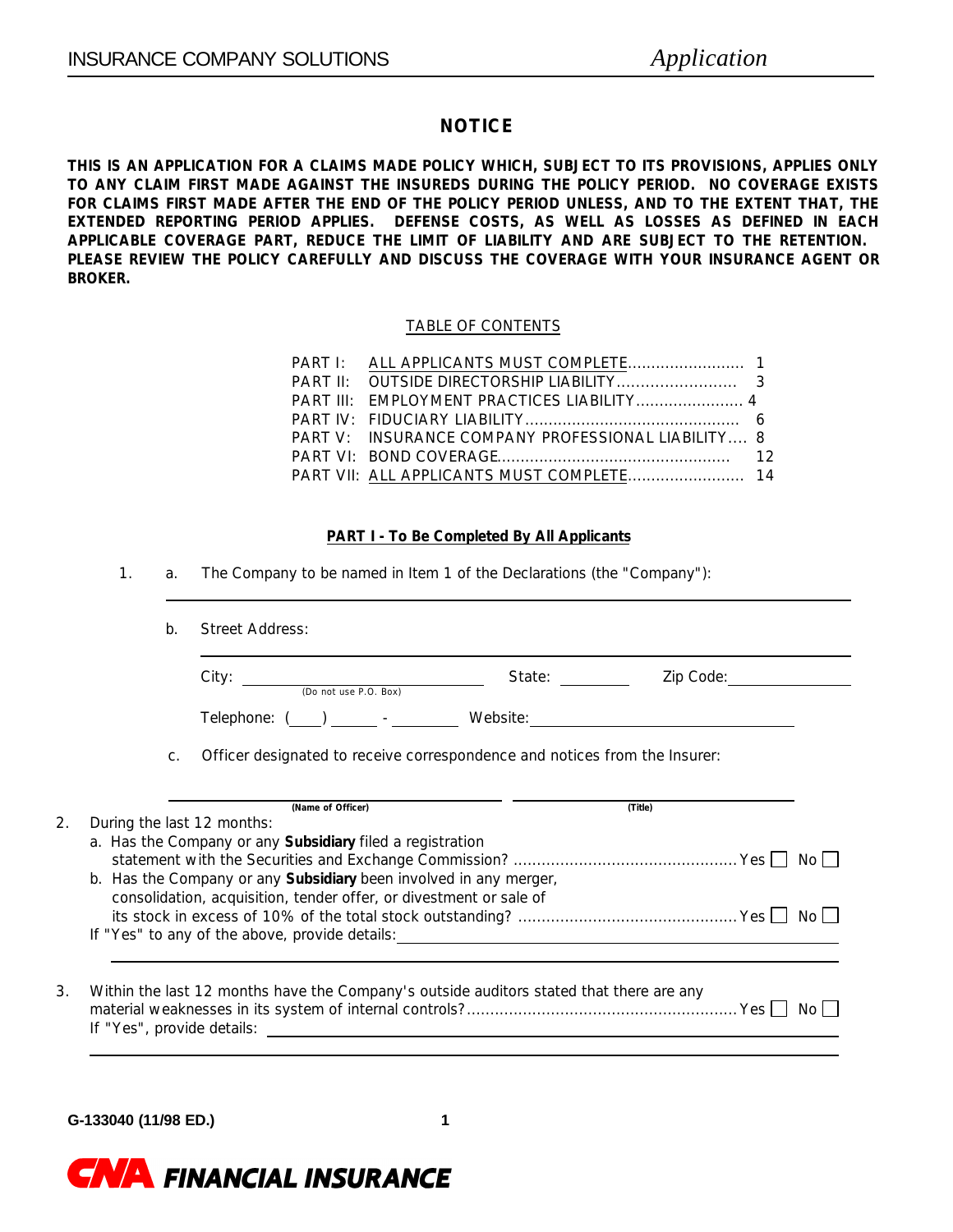# INSURANCE COMPANY SOLUTIONS *Application*

| 4.             | Provide the dates of the last 3 regulatory exams for the Company and each Subsidiary, along with the name of the<br>examining agency: examining agency:                                                                                                                                                                                                                         |
|----------------|---------------------------------------------------------------------------------------------------------------------------------------------------------------------------------------------------------------------------------------------------------------------------------------------------------------------------------------------------------------------------------|
| 5.             | Within the last 5 years has the Company or any Subsidiary received a Cease and Desist<br>Order from, or entered into any other type of written agreement concerning its operations                                                                                                                                                                                              |
|                | If "Yes," please attach full details.                                                                                                                                                                                                                                                                                                                                           |
| 6.             | Please provide the following insurance information:                                                                                                                                                                                                                                                                                                                             |
|                | Limit<br>Carrier<br><b>Expir. Date</b><br>a. Fidelity Bond:<br>b. General Liability:<br><u> The Common School (1989)</u><br>c. E&O:                                                                                                                                                                                                                                             |
|                | d. Directors' and Officers' Liability:<br>$\overline{\phantom{a}}$<br>Amount of Premium: __________________ Amount of Retention(s): ___________<br>e. Has any previous Directors' and Officers' liability insurer indicated an intent not to<br>f. During the last 3 years, has the Company made any Claim in excess of \$100,000                                               |
|                | If "Yes," provide details:                                                                                                                                                                                                                                                                                                                                                      |
| 7.             | During the last 3 years have any of the <b>Insureds</b> been involved in:                                                                                                                                                                                                                                                                                                       |
|                | b. any civil or criminal action or administrative proceeding charging a<br>No<br>No <sub>l</sub><br>No l<br>No <sub>1</sub><br>f. any Claim or notice of any potential Claim made under any Directors'<br>$No$ $\Box$                                                                                                                                                           |
|                | If "Yes" to any of the above, please attach full details.                                                                                                                                                                                                                                                                                                                       |
| 8.             | Please indicate the type of ownership structure:<br>Stock Ownership                                                                                                                                                                                                                                                                                                             |
| a)<br>b)<br>C) | Are there any shareholders who own greater than 5% of the company Yes<br>No II<br>If YES, do these shareholders have board representation?<br>What percentage of the company do its Directors and Officers own?                                                                                                                                                                 |
|                | Mutual Insurance Company<br>Is the company converting, or does it plan on converting within the next twelve months, to a Mutual Holding<br>a)<br>If YES, please explain: The state of the state of the state of the state of the state of the state of the state of the state of the state of the state of the state of the state of the state of the state of the state of the |

**CNA** FINANCIAL INSURANCE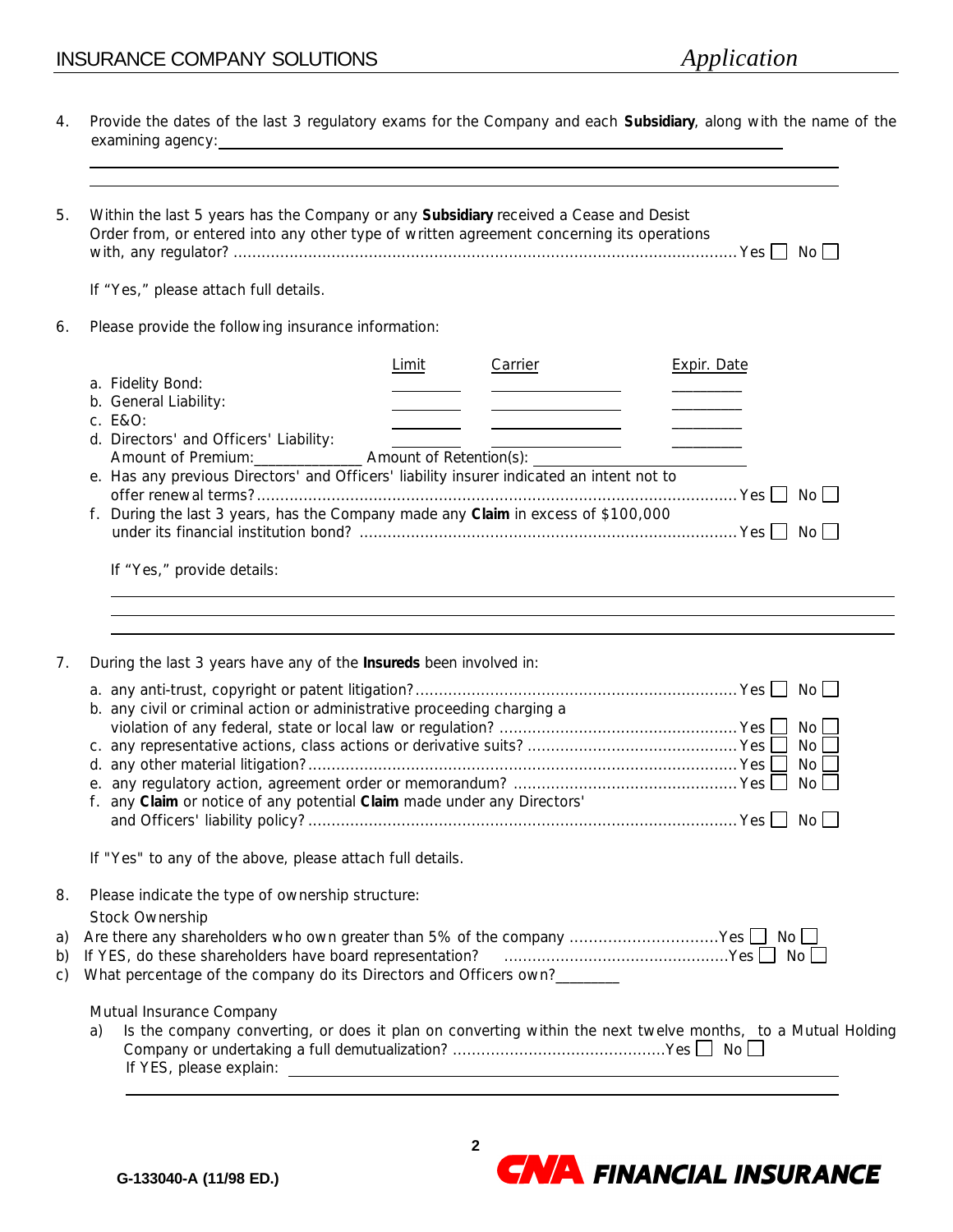**Please attach any Notice of Annual Meeting to Stockholders within the last twelve months and the current indemnification provisions of the charter and bylaws. If the Company is not publicly traded, please submit audited financial statements for the last three years.**

### **PART II - OUTSIDE DIRECTORSHIP LIABILITY (INDIVIDUAL) - FOR-PROFIT Only For Applicants Seeking Coverage A.5.**

9. Please attach a schedule setting forth (i) the name and address of the **For-Profit Other Entity**, and (ii) any litigation pending during the last three years against any of the directors and officers of the **For-Profit Other Entity**. If the **For-Profit Other Entity** is not publicly traded, please submit audited financial statements for the last three years.

### **ALL APPLICANT MUST COMPLETE AND SIGN PART VII**

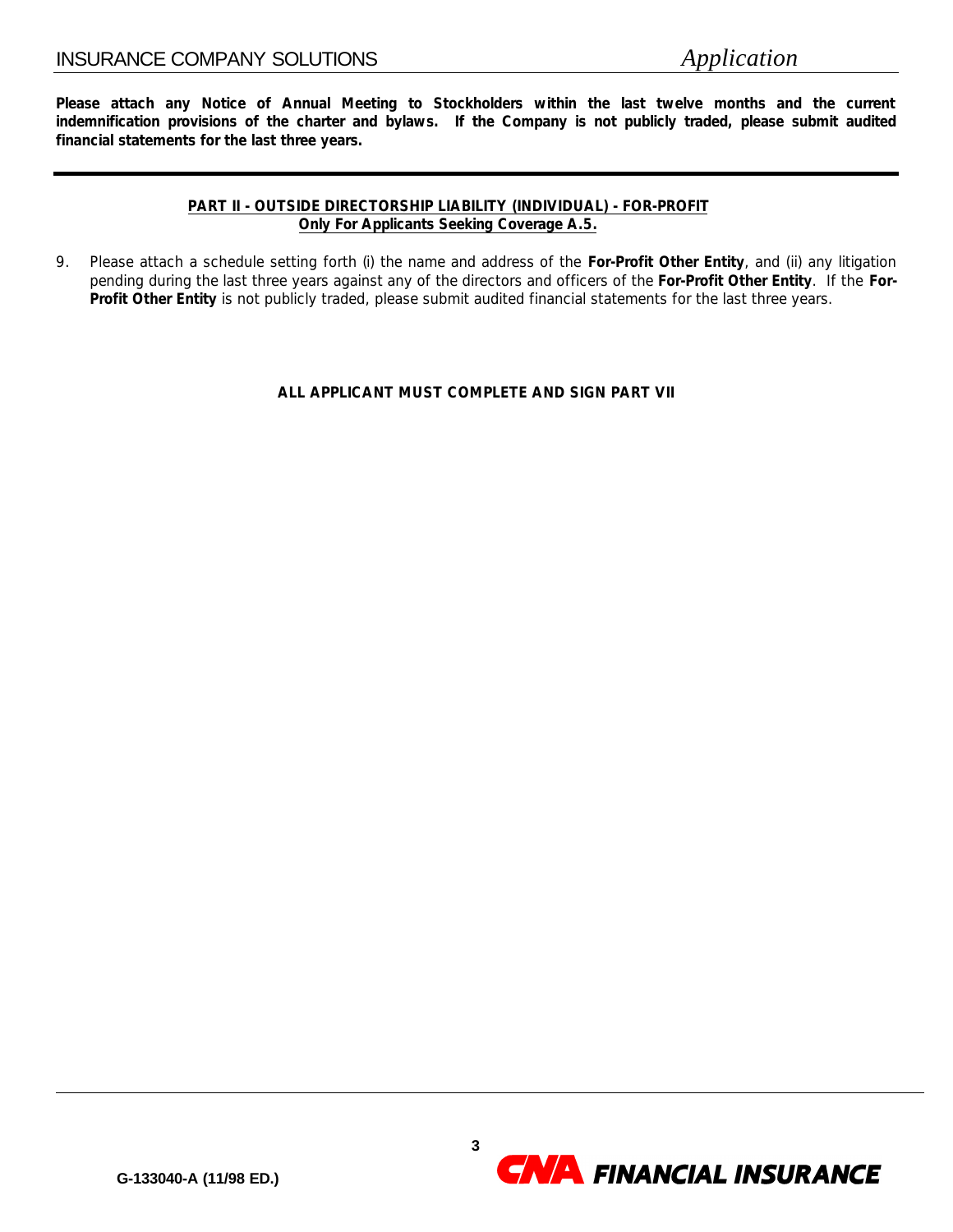### **PART III - EMPLOYMENT PRACTICES LIABILITY - Only For Applicants Seeking Coverage B.**

|    | 10 During the last 3 years have any of the Insureds been involved in any employment or<br>If "Yes", please attach details.                                                                                                                                                                                                                                                                                       |                             |
|----|------------------------------------------------------------------------------------------------------------------------------------------------------------------------------------------------------------------------------------------------------------------------------------------------------------------------------------------------------------------------------------------------------------------|-----------------------------|
| 11 | During the last 3 years have any of the <b>Insureds</b> been involved in any administrative<br>proceeding before:                                                                                                                                                                                                                                                                                                |                             |
|    | b. the U.S. Department of Labor including the Office of Federal                                                                                                                                                                                                                                                                                                                                                  |                             |
|    | c. any state or local government agency whose purpose is to address                                                                                                                                                                                                                                                                                                                                              |                             |
|    | If "Yes" to any of the above, please state the number of each type of proceeding and, for each proceeding which has<br>or is expected to exceed \$75,000 in loss (including Defense Costs), attach details.                                                                                                                                                                                                      |                             |
|    | 12. Are any of the <b>Insureds</b> currently required to comply with any judicial or administrative<br>If "Yes", please attach a copy.                                                                                                                                                                                                                                                                           |                             |
|    | 13. State the following:<br>a. Total number of Employees currently: ____; 1 year ago: ____; 2 years ago: _____<br>b. Total number of <b>Employees</b> in each of the following jurisdictions: California: ; Texas: ; Florida ___;<br>District of Columbia:<br>c. Total number of <b>Employees</b> outside the U.S.<br>d. Percentage of Employees that have turned over in the last year: ___; previous year: ___ |                             |
|    | 14. a. Has the Company had any layoffs, staff reductions, facility closings or<br>consolidations during the last 3 years which resulted in termination of more than<br>b. Has the Company publicly announced its intention to conduct in the future any<br>If "Yes" to either question, please attach details.                                                                                                   |                             |
|    | 15. a. Does the Company use outside employment counsel for employment advice?  Yes   No<br>If "Yes", whom?                                                                                                                                                                                                                                                                                                       |                             |
|    | If "No", who is responsible for employment advice and defense?<br>b. Does an attorney with expertise in employment and labor law at least annually review the<br>Company's human resources documents, guidelines, procedures and update thereto?  Yes $\Box$ No $\Box$<br>If "No", who is responsible for review?                                                                                                |                             |
|    | 16. a. Is the Company a federal contractor subject to Executive Order 11246?  Yes □ No □<br>If "Yes", please attach details of the results of any compliance review or investigation<br>by OFCCP in the last three years.                                                                                                                                                                                        |                             |
|    | 17. Does the Company have written guidelines or procedures for addressing human resource or<br>personnel management in the following areas:                                                                                                                                                                                                                                                                      |                             |
|    | а.<br>b.<br>С.<br>d.<br>е.                                                                                                                                                                                                                                                                                                                                                                                       | No<br>No.<br>No<br>No<br>No |

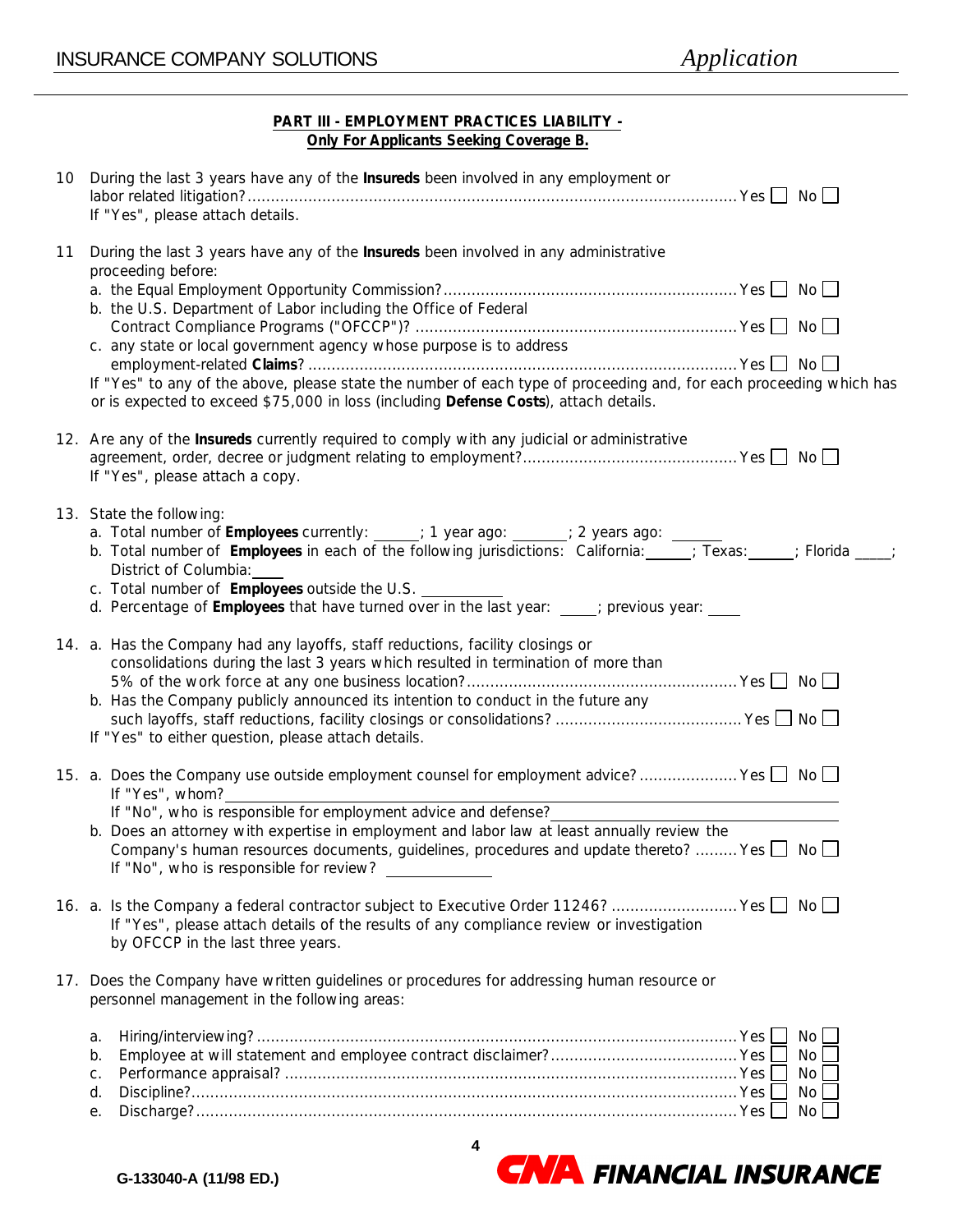# INSURANCE COMPANY SOLUTIONS *Application*

| f.<br>g.<br>h.<br>i.                                                                                                                                                                                                                                                                                                                                                                                                                                                                                                                                                                                                            | No<br>No<br>No<br>No<br>No |
|---------------------------------------------------------------------------------------------------------------------------------------------------------------------------------------------------------------------------------------------------------------------------------------------------------------------------------------------------------------------------------------------------------------------------------------------------------------------------------------------------------------------------------------------------------------------------------------------------------------------------------|----------------------------|
| If "Yes", what is the person's name and title?                                                                                                                                                                                                                                                                                                                                                                                                                                                                                                                                                                                  |                            |
| 19. Do persons supervising Employees receive updated information and training<br>on human resources issues, including performance appraisals,                                                                                                                                                                                                                                                                                                                                                                                                                                                                                   |                            |
| When an Employee is discharged, is officer approval required and are<br>20. a.<br>b.<br>Does the Company provide in references for former <b>Employees</b> any information<br>C.<br>Does the Company have an agreement or policy requiring Employees to<br>d.                                                                                                                                                                                                                                                                                                                                                                   |                            |
| 21. Does the Company have a formal out-placement program for Employees terminated as                                                                                                                                                                                                                                                                                                                                                                                                                                                                                                                                            |                            |
| 22. Previous Employment Practices Liability Insurance (answer each item):<br>Carrier's Name:  Carrier's Name:  Carrier's Name:  Carrier's Name:  Carrier's Name:  Carrier's Name:  Carrier's Name:  Carrier's Name:  Carrier's Name:  Carrier's Name:  Carrier's Name:  Carrier's Name:  Carrier's Name:  C<br>a.<br>Will the extended reporting period be exercised for the most recent<br>b.<br>Has the carrier under any previous Employment Practices Liability<br>С.<br>Attach a copy of the following:<br>Current employee handbook<br>Current employment application form(s)<br><b>Employment termination procedures</b> |                            |
| $\bullet$<br>Most recent EEOC-1 reports for consolidated Company, headquarters and facilities over 1,000 Employees<br>$\bullet$                                                                                                                                                                                                                                                                                                                                                                                                                                                                                                 |                            |
| Part III of this Application must be signed by the person responsible for human resources management.                                                                                                                                                                                                                                                                                                                                                                                                                                                                                                                           |                            |

| Signed:      |  |  |
|--------------|--|--|
| Title:       |  |  |
| Corporation: |  |  |
| Date:        |  |  |

### **ALL APPLICANTS MUST COMPLETE AND SIGN PART VII**

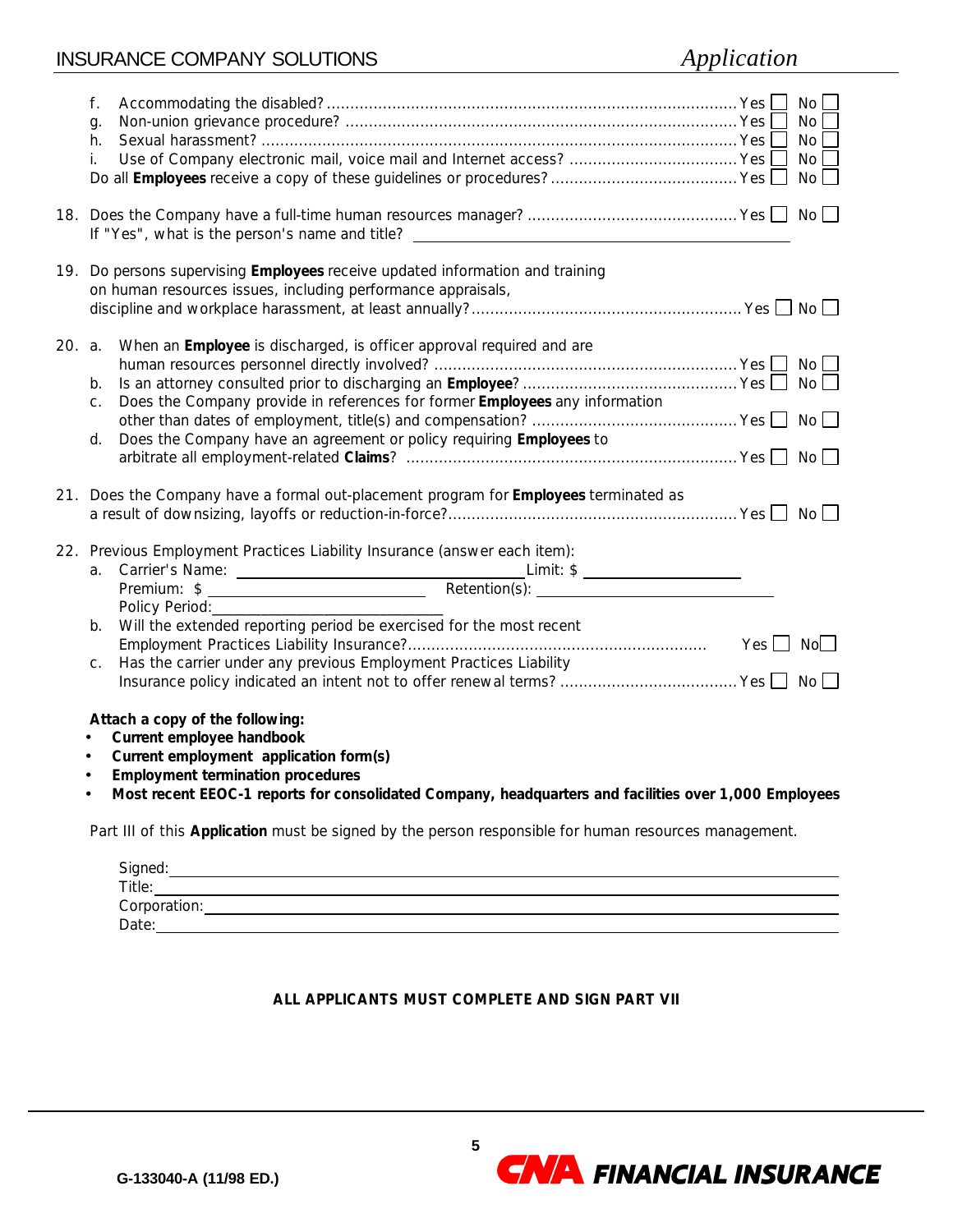### **PART IV - FIDUCIARY LIABILITY** - **Only For Applicants Seeking Coverage C.**

| 23. By attachment to this Application, provide a copy of the most recent 5500 Form and actuarial report for each Plan |  |  |  |  |  |
|-----------------------------------------------------------------------------------------------------------------------|--|--|--|--|--|
| for which coverage is sought.                                                                                         |  |  |  |  |  |

|        |         | 24. Are benefits under any Plan provided exclusively through guaranteed benefit<br>If "Yes", please provide name of insurance company and briefly describe type                                                                                                           |
|--------|---------|---------------------------------------------------------------------------------------------------------------------------------------------------------------------------------------------------------------------------------------------------------------------------|
|        |         | of <b>Plan</b> :<br><u> 1989 - Jan Samuel Barbara, margaret e populari e populari e populari e populari e populari e populari e popu</u>                                                                                                                                  |
|        |         | 25. Within the last 3 years has any Plan loaned money to, or invested in, the                                                                                                                                                                                             |
|        |         | 26. Have current Plan assets been borrowed by or loaned or pledged to any party in interest? Yes □ No □<br>If "Yes", please provide details:<br><u> 1989 - Johann Stoff, deutscher Stoff, der Stoff, der Stoff, der Stoff, der Stoff, der Stoff, der Stoff, der S</u>     |
|        |         | 27. Is Plan administration reviewed periodically to assure that there are no<br>violations of the prohibited transactions or party-in-interest rules of the Employee Retirement<br>If "No", please explain:<br><u> 1980 - John Stein, Amerikaansk politiker (</u> † 1920) |
|        |         | 28. Has any <b>Plan</b> invested more than 10% of its assets in any corporation or partnership?  Yes □ No □<br>If "Yes", attach a list of such investments.                                                                                                               |
| 29     |         | Within the last 3 years, has any Claim been made against any Plan, any fiduciaries<br>or administrators (as defined in ERISA) of the Company in connection with any Plan? Yes $\Box$ No $\Box$<br>If "Yes", please attach details.                                        |
| 30. a. | b.      | Is written documentation of meetings and discretionary decisions                                                                                                                                                                                                          |
|        | $C_{1}$ | Are market values used to determine the equity of the Plan(s),                                                                                                                                                                                                            |
|        | d.      | Is a report to all participants about the performance of the Plan(s)                                                                                                                                                                                                      |
|        | е.      | Has affirmative action been taken to see that all fiduciaries are aware of                                                                                                                                                                                                |

If "No" to any of the above, please attach details.

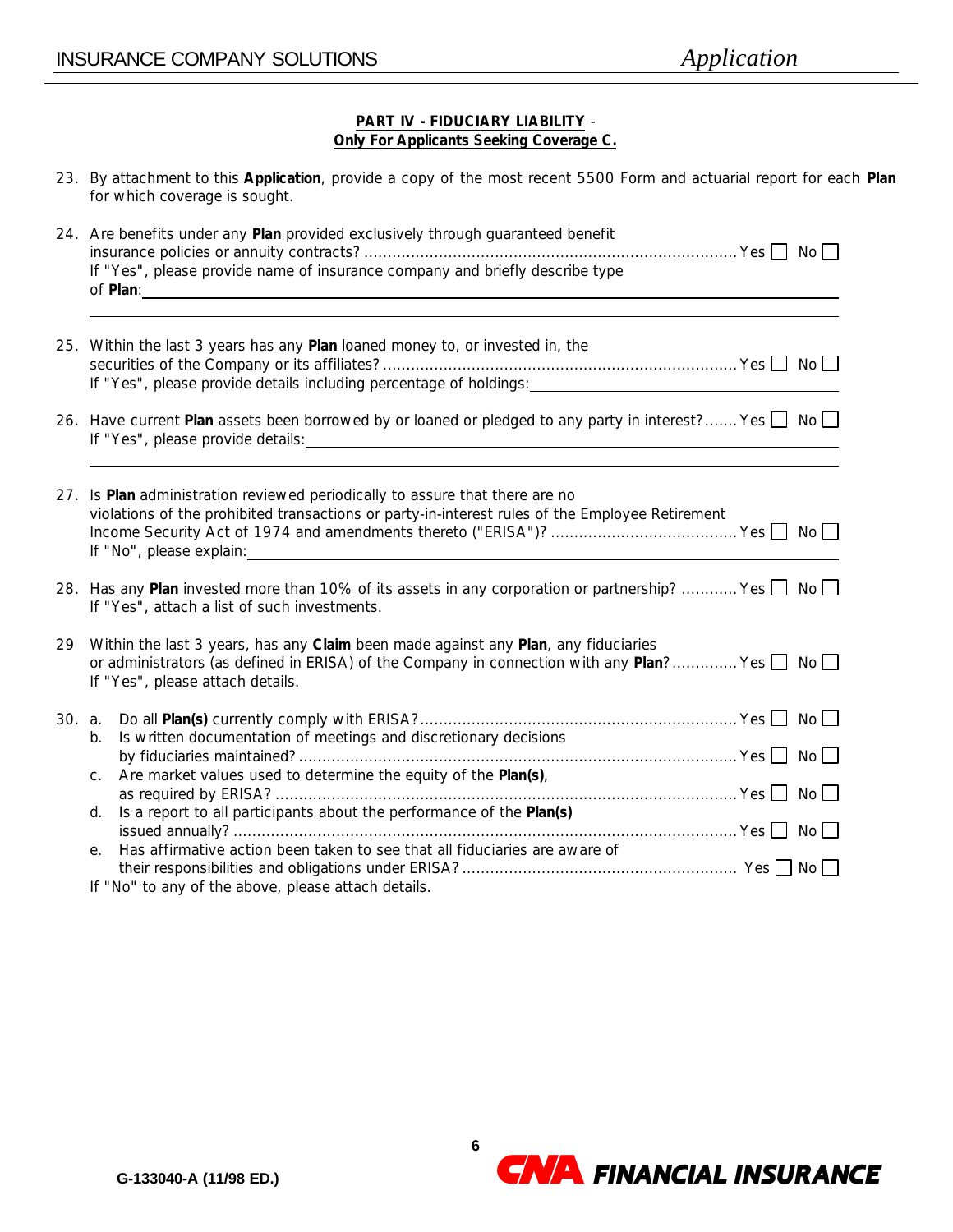|  | 31. Previous Fiduciary Liability insurance (answer each item):                                                                                                                                                                               |     |      |
|--|----------------------------------------------------------------------------------------------------------------------------------------------------------------------------------------------------------------------------------------------|-----|------|
|  | a. Carrier's Name:<br>Limit: \$                                                                                                                                                                                                              |     |      |
|  | Retention(s): The contract of the contract of the contract of the contract of the contract of the contract of the contract of the contract of the contract of the contract of the contract of the contract of the contract of<br>Premium: \$ |     |      |
|  | Policy Period:                                                                                                                                                                                                                               |     |      |
|  | b. Has any Claim been made under the policy or has notice of potential Claim been                                                                                                                                                            |     |      |
|  |                                                                                                                                                                                                                                              | Yes | No L |
|  | c. Will the extended reporting period be exercised for the most recent                                                                                                                                                                       |     |      |
|  |                                                                                                                                                                                                                                              |     | No I |
|  | d. Has the carrier under any previous Fiduciary Liability insurance policy                                                                                                                                                                   |     |      |
|  |                                                                                                                                                                                                                                              |     |      |
|  | If "Yes" to any of the above, please provide details:                                                                                                                                                                                        |     |      |

### **ALL APPLICANT MUST COMPLETE AND SIGN PART VII**

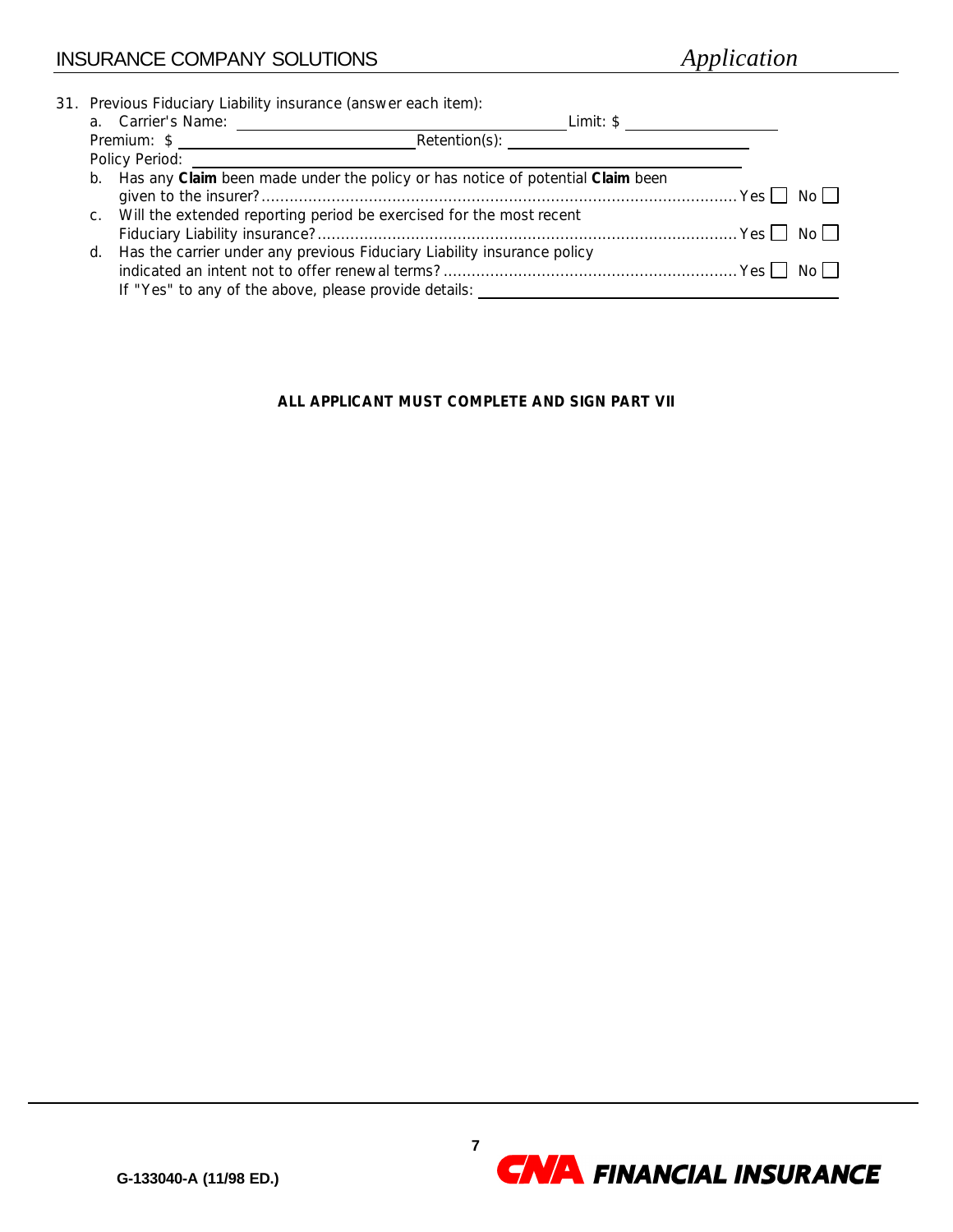|                 |    |                                                                                                                                                  | PART V - INSURANCE COMPANY PROFESSIONAL LIABILITY<br><b>Only for Applicants Seeking Coverage D</b>                                                                                                                                              |    |
|-----------------|----|--------------------------------------------------------------------------------------------------------------------------------------------------|-------------------------------------------------------------------------------------------------------------------------------------------------------------------------------------------------------------------------------------------------|----|
| 32.             |    | Type of Insurance Company(ies) in Group:<br>Property & Casualty:<br>Title Insurance:                                                             | Life, Accident & Health:<br>Others:                                                                                                                                                                                                             |    |
| 33.             |    | independent contractors). :                                                                                                                      | Indicate which of the following Professional Services you currently provide, offer or plan to offer to policyholders and<br>non-policyholders, either directly (through one or more Subsidiary), or indirectly (through non-owned agents and/or |    |
|                 |    | <b>Professional Service</b>                                                                                                                      | Approximate Percentage of Entity's Revenue                                                                                                                                                                                                      |    |
|                 |    | <b>Actuarial Consulting</b>                                                                                                                      | %                                                                                                                                                                                                                                               |    |
|                 |    | Claims Handling & Adjusting                                                                                                                      | %                                                                                                                                                                                                                                               |    |
|                 |    | Data Processing                                                                                                                                  | %                                                                                                                                                                                                                                               |    |
|                 |    | Personal Injury Rehabilitation Services                                                                                                          | $\%$                                                                                                                                                                                                                                            |    |
|                 |    | Premium Financing                                                                                                                                | %                                                                                                                                                                                                                                               |    |
|                 |    | Safety Inspection/Loss Control                                                                                                                   | %                                                                                                                                                                                                                                               |    |
|                 |    | Salvage and Subrogation                                                                                                                          | %                                                                                                                                                                                                                                               |    |
| Na popodobno po |    | Insurance Agency/Broker Operations                                                                                                               | %                                                                                                                                                                                                                                               |    |
|                 |    | Third Party Administrator                                                                                                                        | %                                                                                                                                                                                                                                               |    |
|                 |    | <b>Financial Planning</b>                                                                                                                        | %                                                                                                                                                                                                                                               |    |
|                 |    | <b>Investment Advisory Services</b>                                                                                                              | %                                                                                                                                                                                                                                               |    |
|                 |    | <b>Mutual Fund Operations</b>                                                                                                                    | $\%$                                                                                                                                                                                                                                            |    |
|                 |    | <b>Pension Consulting</b>                                                                                                                        | %                                                                                                                                                                                                                                               |    |
|                 |    | Asset Management                                                                                                                                 | %                                                                                                                                                                                                                                               |    |
| 34              |    | <b>Claims Handling &amp; Adjusting</b>                                                                                                           |                                                                                                                                                                                                                                                 |    |
|                 | a. | Total number of Claims handled as of most recent year-end:<br>Most Recent Year<br>Liability:<br>Property:<br>Life/Annuity:<br>Accident & Health: | <b>Prior Year</b>                                                                                                                                                                                                                               |    |
|                 | b. | Other:                                                                                                                                           | Is the Company's Claims handling and adjusting Centralized (all Claims are handled in Home Office) or<br>Decentralized (Claims are handled both in the Field and in Home Office)?                                                               |    |
|                 | c. | Percentage of Claims adjusting performed by outside firms:                                                                                       |                                                                                                                                                                                                                                                 | %  |
|                 | d. |                                                                                                                                                  | Are the Applicant's agents granted authority to settle Claims? Yes                                                                                                                                                                              | No |

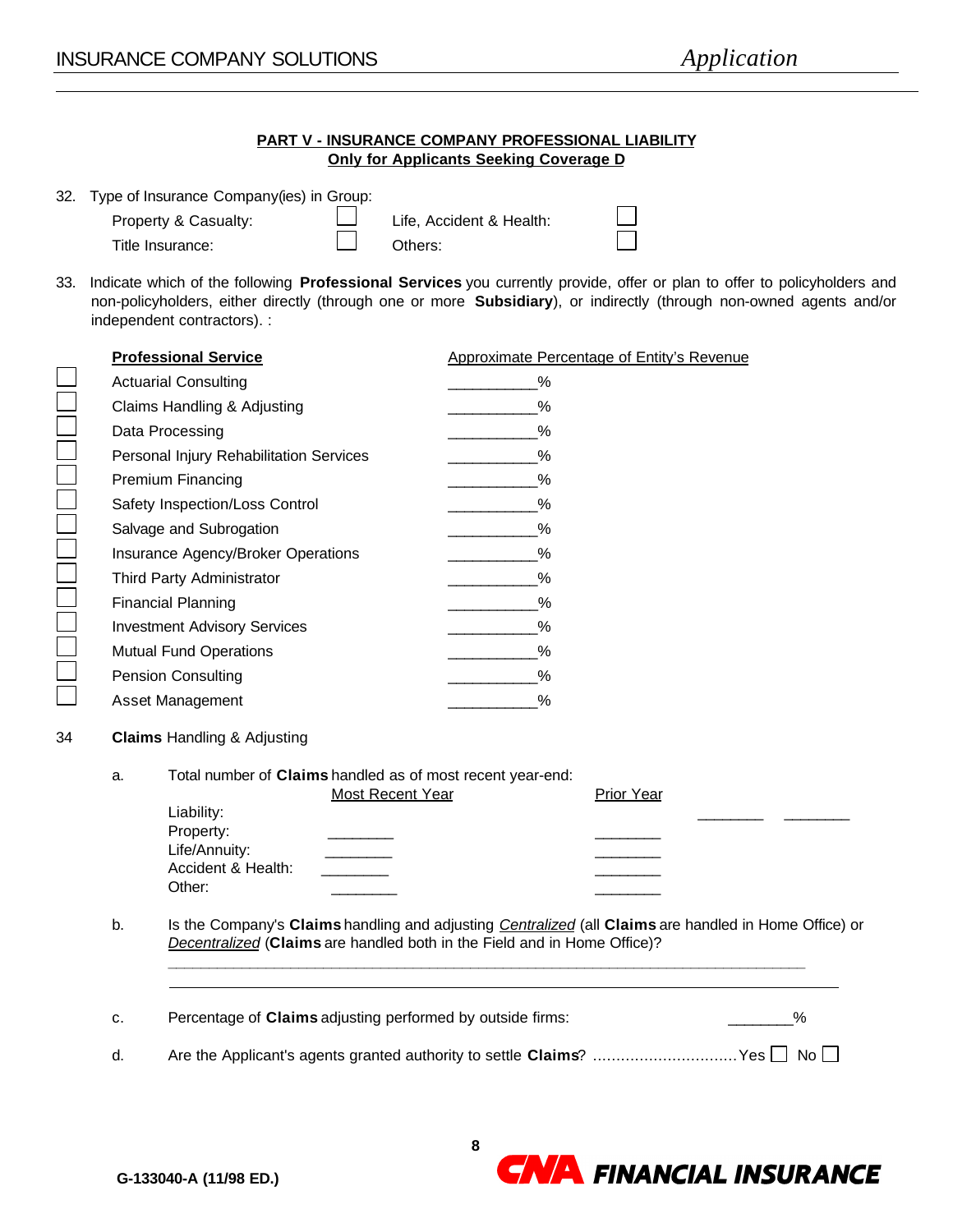| 35. |    | Safety Inspection and Loss Control                                                                                 |
|-----|----|--------------------------------------------------------------------------------------------------------------------|
|     | a. | Loss Control/Safety Engineering Services are provided to:                                                          |
|     |    | Policyholders<br>Non-Policyholders (Annual Revenue: \$______________)                                              |
|     | b. | Total number employed:<br>Loss Control Representatives                                                             |
|     |    | Safety Engineers:                                                                                                  |
|     | c. | Total number of annual surveys/inspections performed as of most recent year-end:                                   |
|     |    | <b>Engineering Surveys:</b>                                                                                        |
|     |    | Loss Control Inspections:                                                                                          |
|     | d. | What types of inspections/loss control does the company perform?                                                   |
| 36. |    | Personal Injury Rehabilitation                                                                                     |
|     |    |                                                                                                                    |
|     | а. | Personal Injury Rehabilitation Services are provided to:                                                           |
|     |    | Policyholders<br>Non-Policyholders (Annual Revenue: \$                                                             |
|     | b. | Total number of personal injury rehabilitation specialists employed:                                               |
|     | c. | $\frac{0}{0}$<br>Percentage of rehabilitation services performed by outside firms:                                 |
|     |    |                                                                                                                    |
| 37. |    | <b>Premium Finance</b>                                                                                             |
|     | a. | Premium finance services are provided to:                                                                          |
|     |    | Policyholders                                                                                                      |
|     | b. | $\frac{0}{0}$<br>Percentage of premium finance services performed by outside firms: ______                         |
|     |    |                                                                                                                    |
| 38. |    | Insurance Pool Management/Captive Management                                                                       |
|     | а. | Are management services provided to insurance pools and/or captive insurance                                       |
|     |    | companies in which the Company and the <b>Subsidiaries</b> do not participate?: Yes $\Box$ No $\Box$               |
|     | b. | Please check ALL services provided to the pool and/or captive by the Company and the Subsidiaries:                 |
|     |    | <b>Actuarial Consulting</b><br>Claims Handling & Adjusting                                                         |
|     |    | Data Processing<br>Personal Injury Rehabilitation Services                                                         |
|     |    |                                                                                                                    |
|     |    | Premium Financing<br>Safety Inspection/Loss Control                                                                |
|     |    | Salvage and Subrogation                                                                                            |
| 39. |    | Other Third-Party Professional Services                                                                            |
|     |    |                                                                                                                    |
|     |    | For the below listed third-party services, answer ONLY if the Company or any Subsidiary provides these services to |
|     |    | non-policyholders:                                                                                                 |
|     | a. | <b>Actuarial Consulting Services</b>                                                                               |
|     |    | <b>Annual Revenue:</b><br>\$<br>(i)                                                                                |
|     |    | <b><math>\Box</math></b> Insurance Companies<br>□ Captives/PGs/RRGs<br>Primary Customer for Service:<br>(ii)       |
|     |    | □ Self-Insured Programs/METs<br>$\Box$ Other                                                                       |
|     |    | □ Loss Reserve Analysis/Certification □ Other<br>(iii)<br><b>Actuarial Services Provided:</b>                      |
|     | b. |                                                                                                                    |
|     |    | <b>Electronic Data Processing</b><br>\$<br>Annual Revenue:<br>(i)                                                  |
|     |    | □ Insurance Companies □ Captives/PGs/RRGs<br>Primary Customer for Service:<br>(ii)                                 |
|     |    | □ Self-Insured Programs/METs □ Other                                                                               |
|     | c. | Salvage and Subrogation                                                                                            |
|     |    |                                                                                                                    |
|     |    | 9                                                                                                                  |

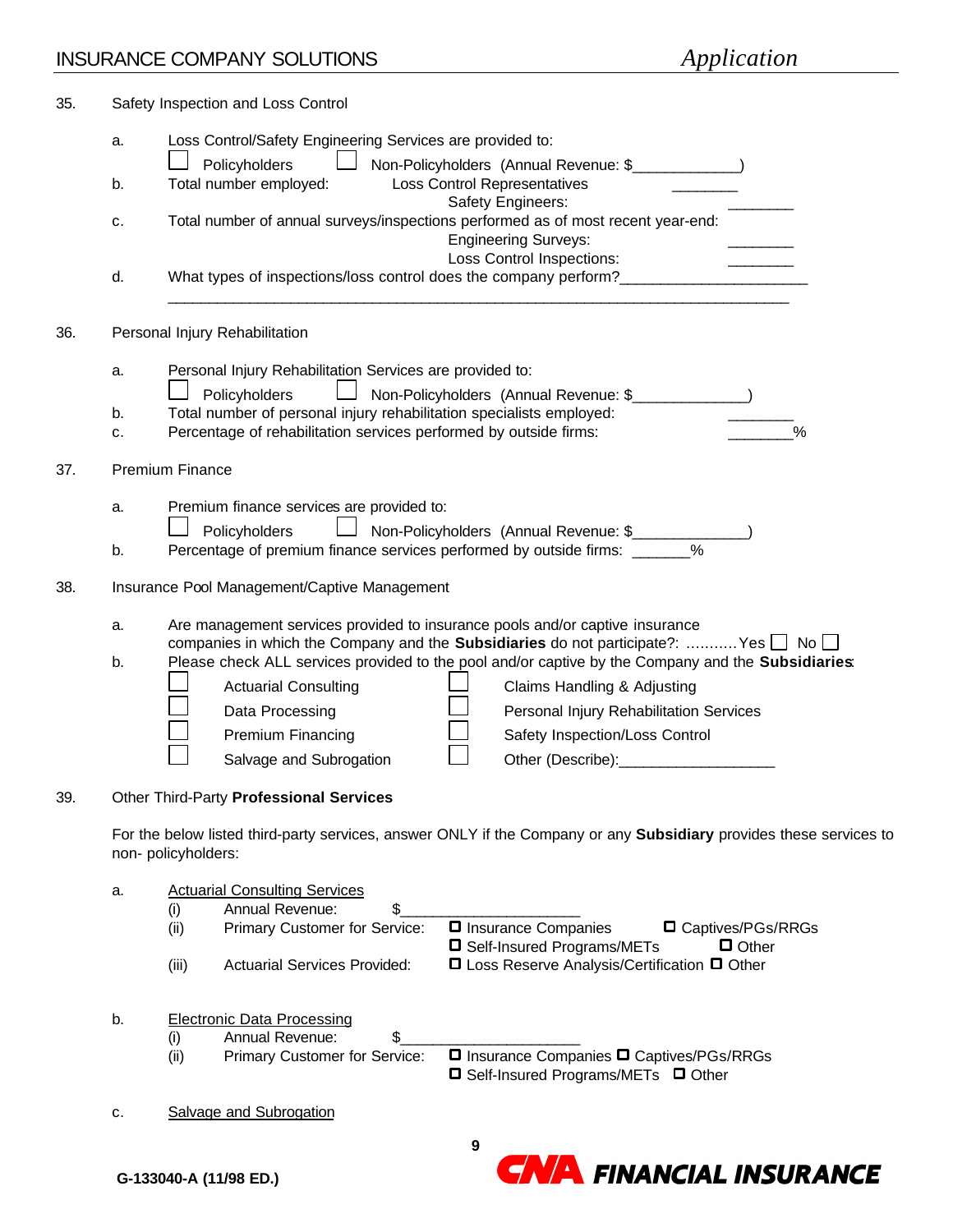## INSURANCE COMPANY SOLUTIONS *Application*

|    | וו זיטערער די זויירע בעזיון זייטער<br>$\mu$                                                                                                                                                                   |    |
|----|---------------------------------------------------------------------------------------------------------------------------------------------------------------------------------------------------------------|----|
|    | Annual Revenue:<br>\$<br>(i)                                                                                                                                                                                  |    |
|    | □ Insurance Companies □ Captives/PGs/RRGs<br>Primary Customer for Service:<br>(ii)<br>□ Self-Insured Programs/METs □ Other                                                                                    |    |
|    | If the Company is a Life Insurance Company, is it currently, or does it plan on becoming, a member of IMSA?<br>$Yes \Box No \Box$                                                                             |    |
|    | If YES, what operational, management or procedural changes were or are going to be made to bring the<br>Company into compliance with IMSA?                                                                    |    |
|    | If the company is a Life Insurance Company, please answer the following Sales and Marketing conduct issues:                                                                                                   |    |
| a. | Does the applicant currently, or have they, utilized or allowed the use of illustrations which use the term<br>"vanishing", "vanishing premium" or other terminology that implies the policy becomes paid up? |    |
| b. | Has the applicant received any indication of potential policyholder action regarding sales practice/                                                                                                          |    |
|    | If YES, please explain:                                                                                                                                                                                       |    |
| c. | Does the applicant's marketing materials currently comply with the NAIC Sales Illustration Model<br>If NO, what corrective procedures need to be implemented in order to be in compliance?                    |    |
|    | Vicarious Liability from Agents                                                                                                                                                                               |    |
| a. | Does the Company maintain educational/professional/personnel qualifications for a person to                                                                                                                   |    |
| b. | Does the Company require that the agents purchase Individual E&O coverage (either on their own<br>If YES, who provides the coverage?<br><u>If</u> YES, who provides the coverage?                             | or |
| c. | What Corporate supervisory procedures are in place to monitor independent agent activity? How<br>often does the company audit its agency force? _________________________________                             |    |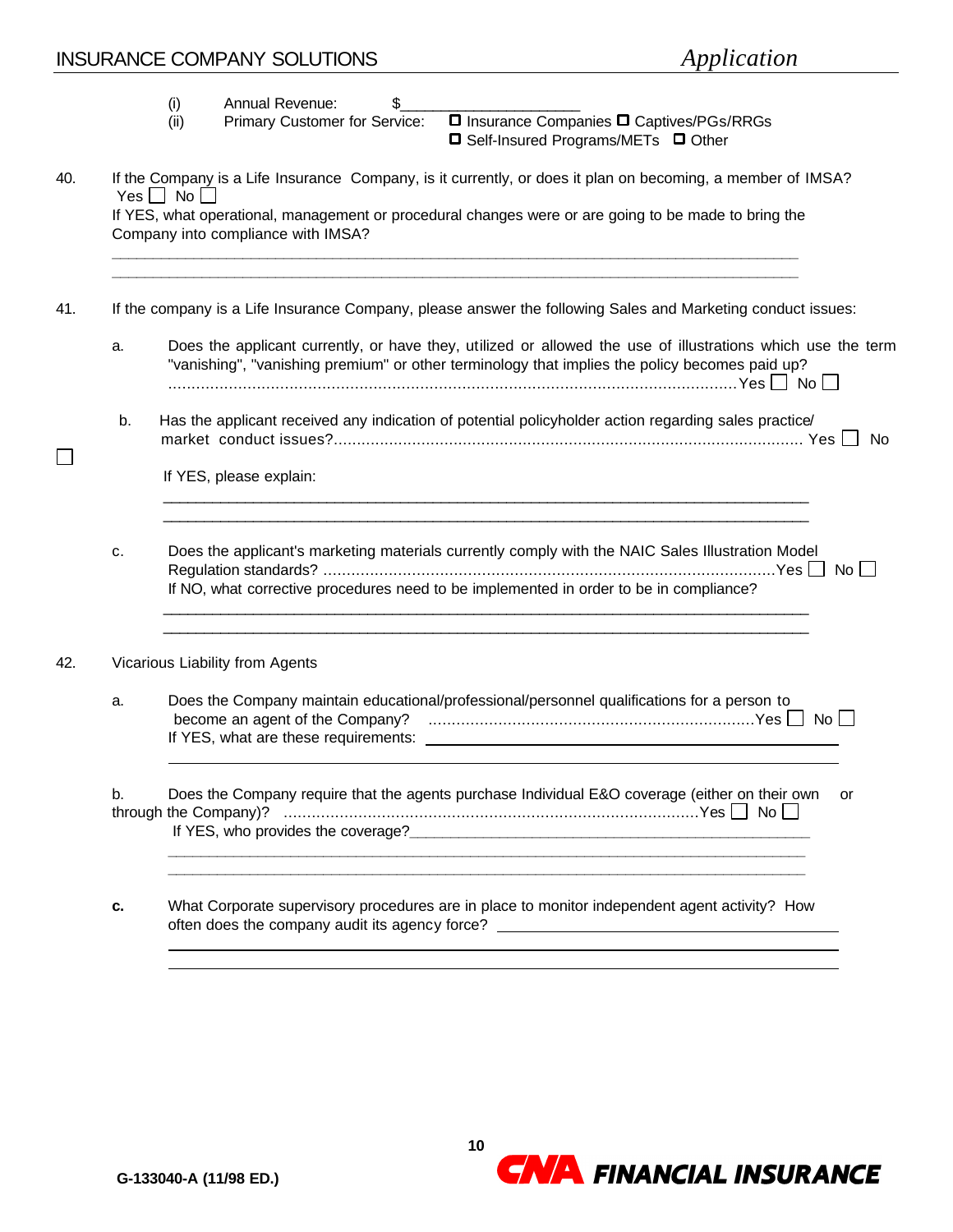### 43. **Claims** History

l l

a. Have any Professional Liability (E&O) judgments, settlements, payments, **Claims** or suits seeking punitive or exemplary or extra contractual damages been made during the past five years against the Company or any of its past or present directors, officers, employees or any predecessors in business? ......................................................................................................................Yes No

If YES, please provide the following information for each judgment, settlement, payment, **Claim** or suit made in the past five years:

- 1) The date the underlying **Claim** was reported to the Company
- 2) The date the E&O action was made against the Company
	- 3) A narrative of the facts and circumstances which led to the E&O action against the **Company**
	- 4) The current status of the E&O action, and the following information
		- **If OPEN**:
			- a. The current demand by the plaintiff for: Contractual Damages Extra Contractual Damages Punitive/Exemplary Damages
			- b. The current reserve established for the Claim

### • **If CLOSED**:

- a. Date of judgment or settlement
- b. The judgment, settlement or payment made for: Contractual Damages Extra Contractual Damages Punitive/Exemplary Damages Defense Expenses
- b. Is there a separate unit to monitor ECO/Bad Faith Matters?......................................................Yes No
- c. What are the Company's procedures for handling, assessing and monitoring E&O-related threats (i.e. demands, threats or non-suited matters which allege bad faith or E&O which seek Extra-contractual or Punitive damages)?

### **ALL APPLICANTS MUST COMPLETE AND SIGN PART VII**

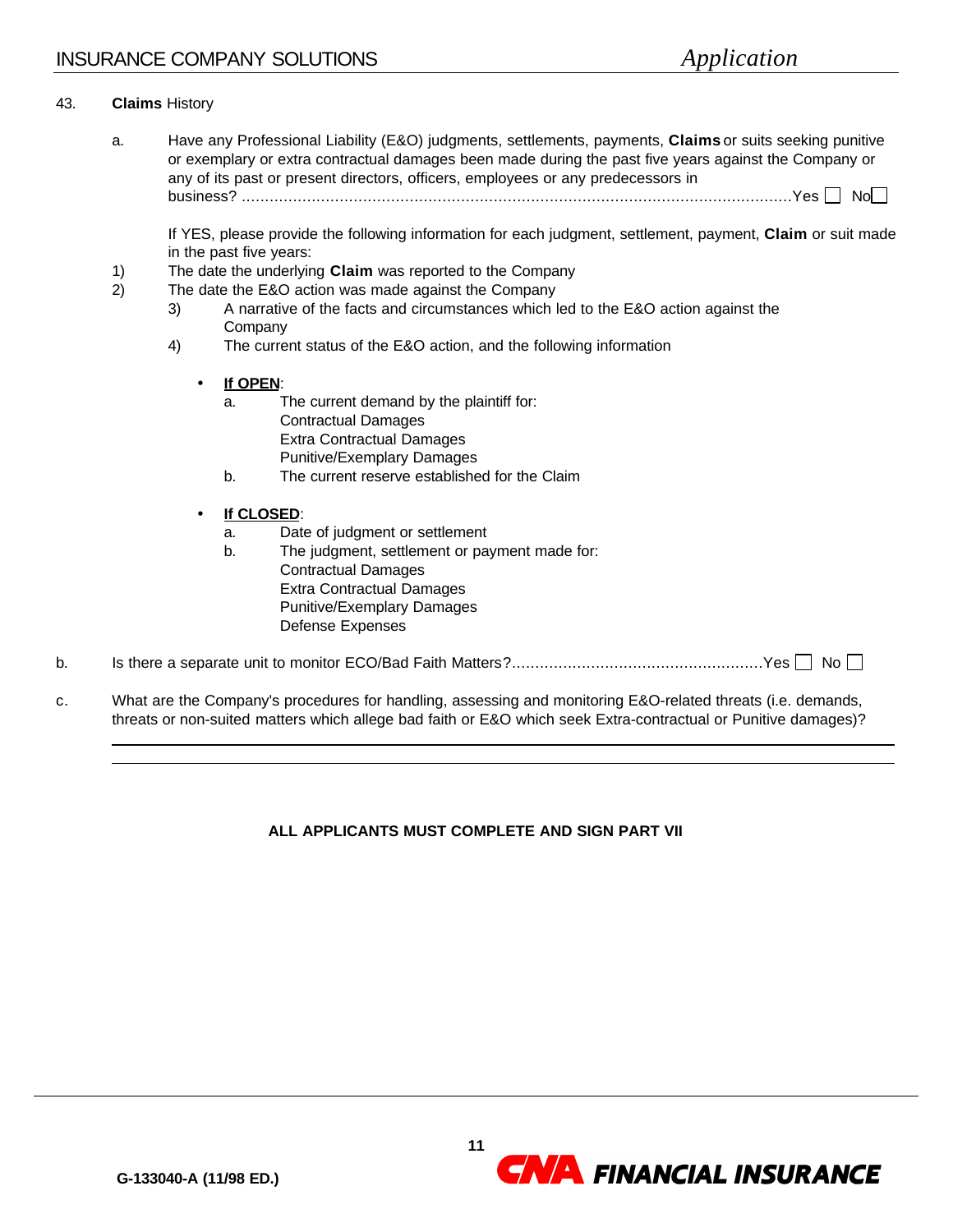### **PART VI - BOND COVERAGE Only for Applicants Seeking Coverage E**

### 44. **Coverage Requested:**

|     | 1. Fidelity<br>3. Property | <b>Insuring Agreement:</b><br>2. ERISA/Plan<br>4. Financial Documents<br>5. Computer/Funds Transfer<br>6. Claims Expense<br>Aggregate Limit of Liability<br>No. of Employees<br>No. of Agents / Registered Representatives<br>No. of Draft Signers<br>No. of Third Party Administrators<br>Locations (Domestic / Foreign) | Single Loss<br>Limit of Liability<br>$\frac{1}{2}$ . The set of the set of the set of the set of the set of the set of the set of the set of the set of the set of the set of the set of the set of the set of the set of the set of the set of the set of the set of | Deductible(s) |  |  |
|-----|----------------------------|---------------------------------------------------------------------------------------------------------------------------------------------------------------------------------------------------------------------------------------------------------------------------------------------------------------------------|-----------------------------------------------------------------------------------------------------------------------------------------------------------------------------------------------------------------------------------------------------------------------|---------------|--|--|
| 45. |                            | <b>External Audit:</b>                                                                                                                                                                                                                                                                                                    |                                                                                                                                                                                                                                                                       |               |  |  |
|     | 1.                         | b) If no, please attach an explanation.                                                                                                                                                                                                                                                                                   |                                                                                                                                                                                                                                                                       |               |  |  |
|     | 2.                         | (If no, please attach an explanation.)                                                                                                                                                                                                                                                                                    |                                                                                                                                                                                                                                                                       |               |  |  |
|     | 3.                         | (If not, please attach description of the extent of your audit.)                                                                                                                                                                                                                                                          |                                                                                                                                                                                                                                                                       |               |  |  |
|     | 4.                         | Have you changed CPAs in the past three (3) years?Yes □ No □<br>(if yes, please attach an explanation.)                                                                                                                                                                                                                   |                                                                                                                                                                                                                                                                       |               |  |  |
|     | 5.                         | (If yes, please include most recent copy and applicant's response to the letter.)                                                                                                                                                                                                                                         |                                                                                                                                                                                                                                                                       |               |  |  |
| 46. | Internal Audit:            |                                                                                                                                                                                                                                                                                                                           |                                                                                                                                                                                                                                                                       |               |  |  |
|     | 1.                         | Is there an Internal Audit Department responsible for the oversight and review<br>of internal audit programs for all business operations?Yes   No<br>(If no, please attach an explanation of how this function is fulfilled.)                                                                                             |                                                                                                                                                                                                                                                                       |               |  |  |
|     | 2.                         | How many people are employed in the Internal Audit Department?_______                                                                                                                                                                                                                                                     |                                                                                                                                                                                                                                                                       |               |  |  |
|     | 3.                         | To whom does the Internal Audit Department report?______________________________                                                                                                                                                                                                                                          |                                                                                                                                                                                                                                                                       |               |  |  |
|     | 4.                         |                                                                                                                                                                                                                                                                                                                           |                                                                                                                                                                                                                                                                       |               |  |  |
|     | 5.                         | How often are agents/registered representatives audited?________________________                                                                                                                                                                                                                                          |                                                                                                                                                                                                                                                                       |               |  |  |
| 47. | Controls:                  |                                                                                                                                                                                                                                                                                                                           |                                                                                                                                                                                                                                                                       |               |  |  |

**CNA** FINANCIAL INSURANCE

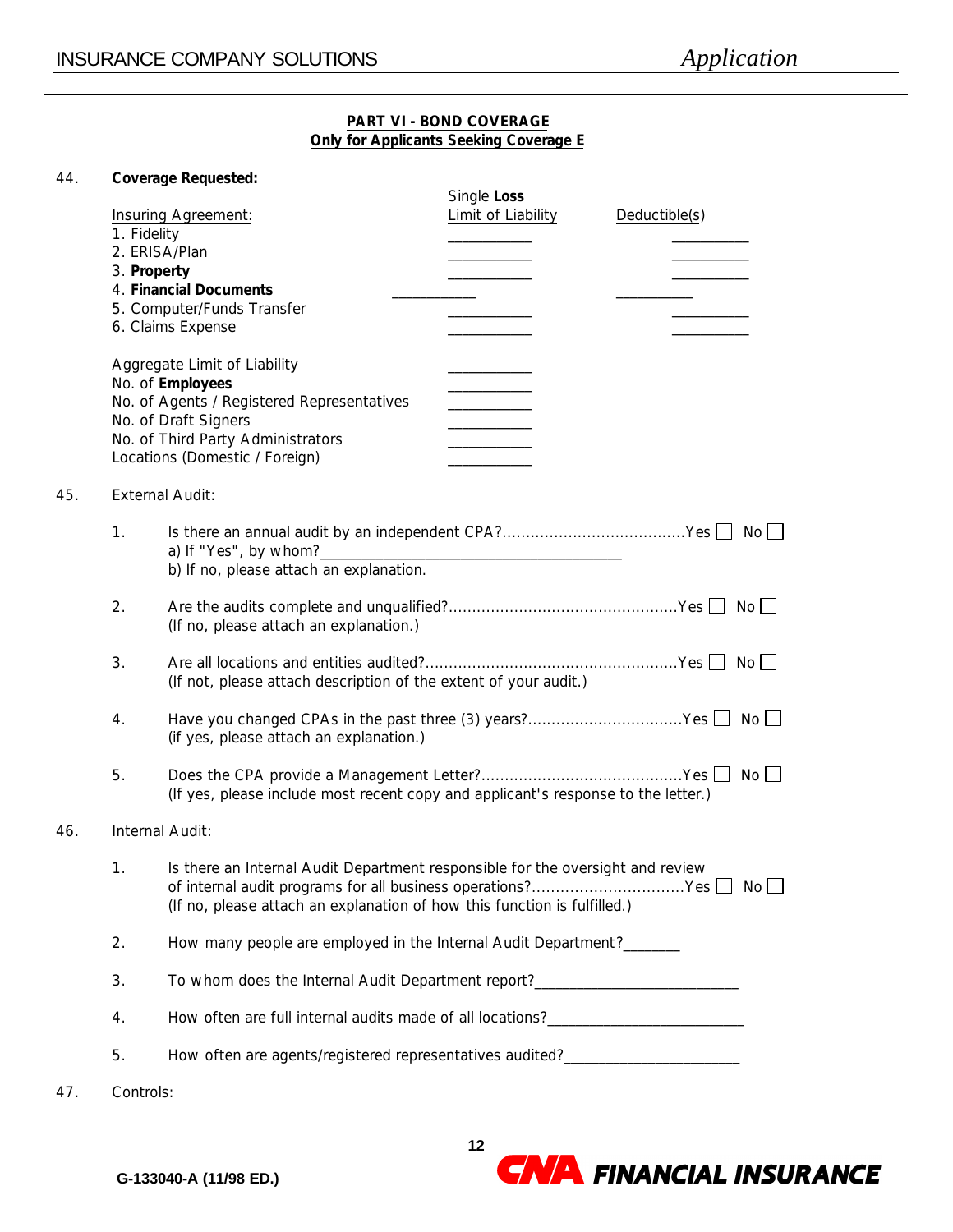### **INSURANCE COMPANY SOLUTIONS**

|  | Application |
|--|-------------|
|  |             |

| 1.                    | Do you require annual vacations of at least two consecutive weeks for<br>No Li                                                                                          |
|-----------------------|-------------------------------------------------------------------------------------------------------------------------------------------------------------------------|
| $\mathcal{D}_{\cdot}$ | Is there a formal, planned program requiring segregation of duties so that<br>no single transaction can be fully controlled from origination to posting<br>No L         |
| 3.                    | Is there a formal, planned program requiring the rotation of duties of key<br>No L<br>a) If "no ", explain<br><u> 1980 - John Stein, Amerikaansk politiker (* 1980)</u> |
| $\overline{4}$ .      | Are bank accounts reconciled by someone not authorized to deposit or<br>No L                                                                                            |
| 5.                    | No L<br>a) If "no ", explain                                                                                                                                            |

### 48. **Loss** Information:

Please provide the following information for ANY **Loss(es)** discovered during the past five (5) years which involve, or potentially involve, peril of the type covered by the policy.

| Cause of Loss | Date<br><b>Discovered</b> | <b>Gross Amount</b><br>of Loss (Actual<br>or Estimated) | Amount<br>Received from<br>Insurance Less<br>Salvage | Deductible at<br>Time of <b>Loss</b> | Location, if other<br>than Main Office |
|---------------|---------------------------|---------------------------------------------------------|------------------------------------------------------|--------------------------------------|----------------------------------------|
|               |                           |                                                         |                                                      |                                      |                                        |
|               |                           |                                                         |                                                      |                                      |                                        |
|               |                           |                                                         |                                                      |                                      |                                        |
|               |                           |                                                         |                                                      |                                      |                                        |

**Please attach the following supporting documentation when submitting this Application:**

- **Annual Report**
- **Audited Financial Statement**
- **10K**
- **Management Letter and Management's Response thereto.**

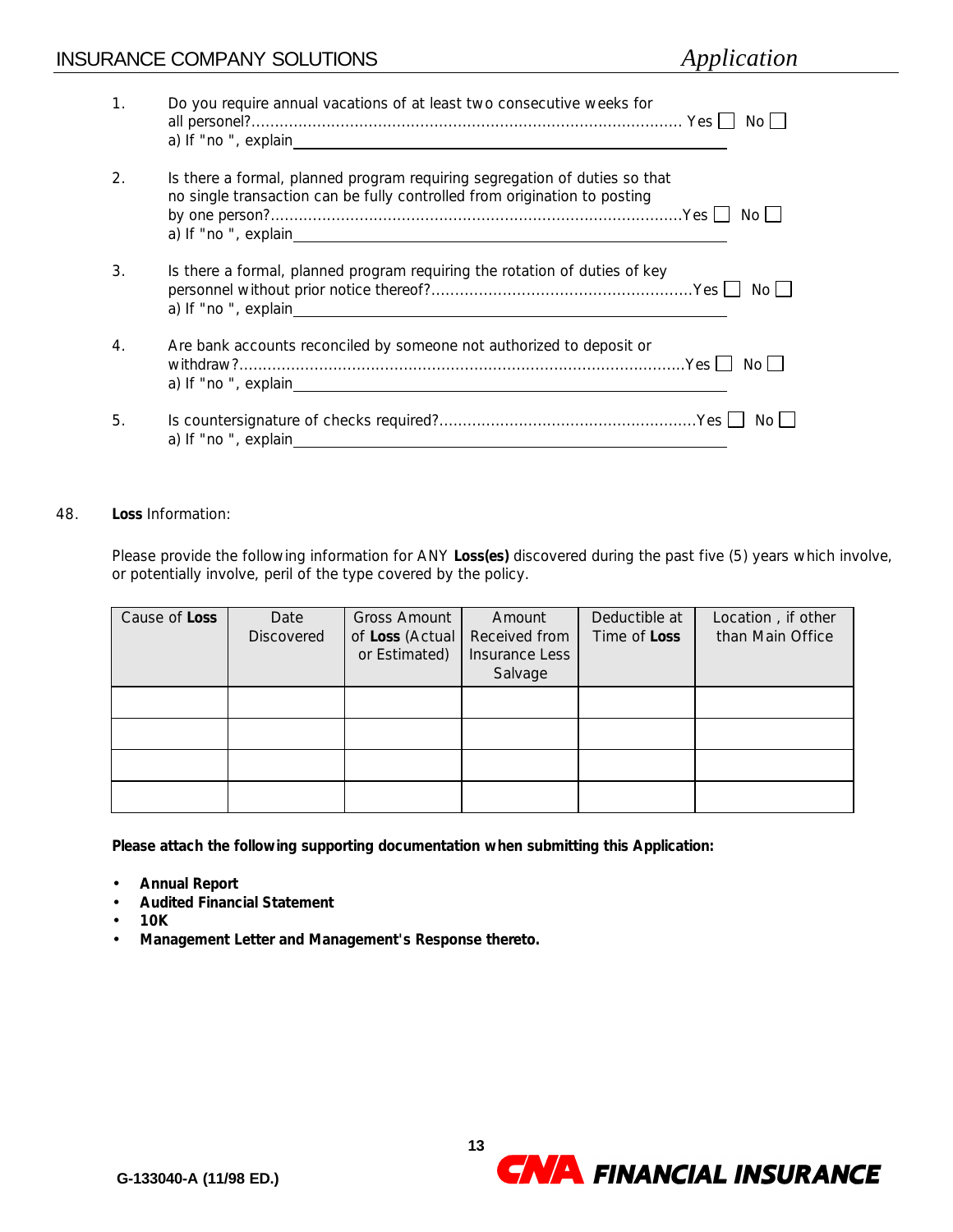### **ALL APPLICANTS MUST COMPLETE AND SIGN PART VII**

### **PART VII - To Be Completed By All Applicants**

49. None of the **Insureds** is responsible for or has knowledge of any **Wrongful Act** or fact, circumstance or situation which (s)he has reason to suppose might result in a future **Claim**, except as follows (If answer is "None", so state.):

It is agreed by all concerned that if any of the **Insured Persons** or **Employees** is responsible for or has knowledge of any **Wrongful Act**, fact, circumstance, or situation which s(he) has reason to suppose might result in a future **Claim**, whether or not described above, any **Claim** subsequently emanating therefrom shall be excluded from coverage under the proposed insurance as to (i) such of the **Insured Persons** or **Employees** and (ii) the Company, **Subsidiaries** and the **Plan** if such **Insured Persons** are **Executive Officers**. The responsibility or knowledge of any individual shall not be imputed to any other individual for the purposes of determining the availability of coverage.

- 50. It is declared that this **Application** and any materials submitted or required (which shall be maintained on file by the Insurer and be deemed attached as if physically attached to the proposed Policy) are true and are the basis of the proposed Policy and are to be considered as incorporated into and constituting a part of the proposed Policy.
- 51. The undersigned declares that to the best of his/her knowledge the statements set forth herein are true and correct and that reasonable efforts have been made to obtain sufficient information from all of the **Insureds** to facilitate the proper and accurate completion of this **Application** for the proposed Policy. Signing of this **Application** does not bind the undersigned to purchase the insurance, but it is agreed that this **Application** shall be the basis of the contract should a Policy be issued, and this **Application** will be attached to and become part of such Policy. The undersigned agrees that if after the date of this **Application** and prior to the effective date of any Policy based on this **Application**, any occurrence, event or other circumstance should render any of the information contained in this **Application** inaccurate or incomplete, then the undersigned shall notify the Insurer of such occurrence, event or circumstance and shall provide the Insurer with information that would complete, update or correct such information. Any outstanding quotations may be modified or withdrawn at the sole discretion of the Insurer.
- 52. The information requested in this **Application** is for underwriting purposes only and does not constitute notice to the Insurer under any Policy of a **Claim** or potential **Claim**. All such notices must be submitted to the Insurer pursuant to the terms of the Policy, if and when issued.

The undersigned acknowledges that he or she is aware that **Defense Costs** reduce and may exhaust the applicable Limits of Liability. The Insurer is not liable for any **Loss** (which includes **Defense Costs**) in excess of the applicable Limits of Liability.

This **Application** must be signed by the Chairman of the Board, the Chief Executive Officer or by the President.

Signed: Title: Corporation:

**CNA** FINANCIAL INSURANCE

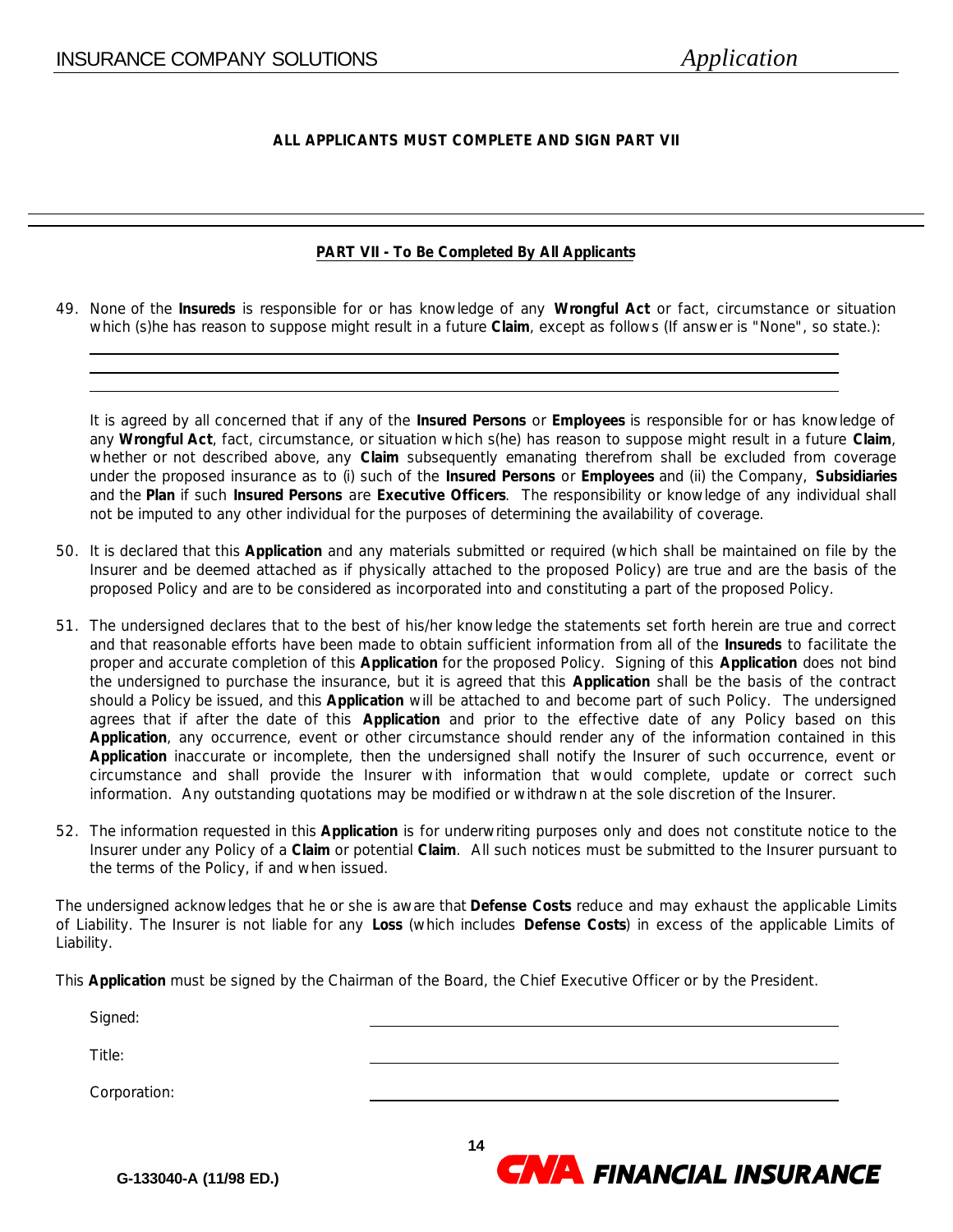Date:

A POLICY CANNOT BE ISSUED UNLESS THE **APPLICATION** IS PROPERLY SIGNED AND DATED.

**ANY PERSON WHO, WITH INTENT TO DEFRAUD OR KNOWING THAT (S)HE IS FACILITATING A FRAUD AGAINST AN INSURER, SUBMITS AN APPLICATION OR FILES A CLAIM CONTAINING A FALSE OR DECEPTIVE STATEMENT MAY BE GUILTY OF INSURANCE FRAUD.**

**NOTICE TO ARKANSAS APPLICANTS**: ANY PERSON WHO KNOWINGLY PRESENTS A FALSE OR FRAUDULENT **CLAIM** FOR PAYMENT OF A **LOSS** OR BENEFIT, OR KNOWINGLY PRESENTS FALSE INFORMATION IN AN **APPLICATION** FOR INSURANCE IS GUILTY OF A CRIME AND MAY BE SUBJECT TO FINES AND CONFINEMENT IN PRISON.

**NOTICE TO COLORADO APPLICANTS**: IT IS UNLAWFUL TO KNOWINGLY PROVIDE FALSE, INCOMPLETE, OR MISLEADING FACTS OR INFORMATION TO AN INSURANCE COMPANY FOR THE PURPOSE OF DEFRAUDING OR ATTEMPTING TO DEFRAUD THE COMPANY. PENALTIES MAY INCLUDE IMPRISONMENT, FINES, DENIAL OF INSURANCE, AND CIVIL DAMAGES. ANY INSURANCE COMPANY OR AGENT OF AN INSURANCE COMPANY WHO KNOWINGLY PROVIDES FALSE, INCOMPLETE, OR MISLEADING FACTS OR INFORMATION TO A POLICYHOLDER OR CLAIMANT FOR THE PURPOSE OF DEFRAUDING OR ATTEMPTING TO DEFRAUD THE POLICYHOLDER OR CLAIMANT WITH REGARD TO A SETTLEMENT OR AWARD PAYABLE FROM INSURANCE PROCEEDS SHALL BE REPORTED TO THE COLORADO DIVISION OF INSURANCE WITHIN THE DEPARTMENT OF REGULATORY AGENCIES.

**NOTICE TO FLORIDA APPLICANTS**: ANY PERSON WHO KNOWINGLY AND WITH INTENT TO INJURE, DEFRAUD, OR DECEIVE ANY INSURER FILES A STATEMENT OF **CLAIM** OR AN **APPLICATION** CONTAINING ANY FALSE, INCOMPLETE OR MISLEADING INFORMATION IS GUILTY OF A FELONY IN THE THIRD DEGREE.

**NOTICE TO KENTUCKY APPLICANTS**: ANY PERSON WHO KNOWINGLY AND WITH INTENT TO DEFRAUD ANY INSURANCE COMPANY OR OTHER PERSON FILES AN **APPLICATION** FOR INSURANCE CONTAINING ANY MATERIALLY FALSE INFORMATION, OR CONCEALS FOR THE PURPOSE OF MISLEADING, INFORMATION CONCERNING ANY FACT MATERIAL THERETO, COMMITS A FRAUDULENT INSURANCE ACT, WHICH IS A CRIME.

**NOTICE TO MINNESOTA APPLICANTS**: A PERSON WHO SUBMITS AN **APPLICATION** OR FILES A **CLAIM** WITH INTENT TO DEFRAUD OR HELPS COMMIT A FRAUD AGAINST AN INSURER IS GUILTY OF A CRIME.

**NOTICE TO MAINE APPLICANTS**: IT IS A CRIME TO KNOWINGLY PROVIDE FALSE, INCOMPLETE, OR MISLEADING INFORMATION TO AN INSURANCE COMPANY FOR THE PURPOSE OF DEFRAUDING THE COMPANY. PENALTIES MAY INCLUDE IMPRISONMENT, FINES, OR DENIAL OF INSURANCE BENEFITS.

**NOTICE TO NEW JERSEY APPLICANTS**: ANY PERSON WHO INCLUDES ANY FALSE OR MISLEADING INFORMATION ON AN **APPLICATION** FOR AN INSURANCE POLICY IS SUBJECT TO CRIMINAL AND CIVIL PENALTIES.

**NOTICE TO NEW YORK APPLICANTS**: ANY PERSON WHO KNOWINGLY AND WITH INTENT TO DEFRAUD ANY INSURANCE COMPANY OR OTHER PERSON FILES AN **APPLICATION** FOR INSURANCE OR STATEMENT OF **CLAIM** CONTAINING ANY MATERIALLY FALSE INFORMATION, CONCEALS FOR THE PURPOSE OF MISLEADING, INFORMATION CONCERNING ANY FACT MATERIAL THERETO, COMMITS A FRAUDULENT INSURANCE ACT, WHICH IS A CRIME, AND SHALL ALSO BE SUBJECT TO A CIVIL PENALTY NOT TO EXCEED FIVE THOUSAND DOLLARS AND THE STATED VALUE OF THE **CLAIM** FOR EACH SUCH VIOLATION.

**NOTICE TO OHIO APPLICANTS**: ANY PERSON WHO, WITH INTENT TO DEFRAUD OR KNOWING THAT HE IS FACILITATING A FRAUD AGAINST AN INSURER, SUBMITS AN **APPLICATION** OR FILES A **CLAIM** CONTAINING A FALSE OR DECEPTIVE STATEMENT IS GUILTY OF INSURANCE FRAUD.

**NOTICE TO OKLAHOMA APPLICANTS**: ANY PERSON WHO KNOWINGLY, AND WITH INTENT TO INJURY, DEFRAUD OR DECEIVE ANY INSURER, MAKES ANY **CLAIM** FOR THE PROCEEDS OF AN INSURANCE POLICY CONTAINING ANY FALSE, INCOMPLETE OR MISLEADING INFORMATION IS GUILTY OF A FELONY.